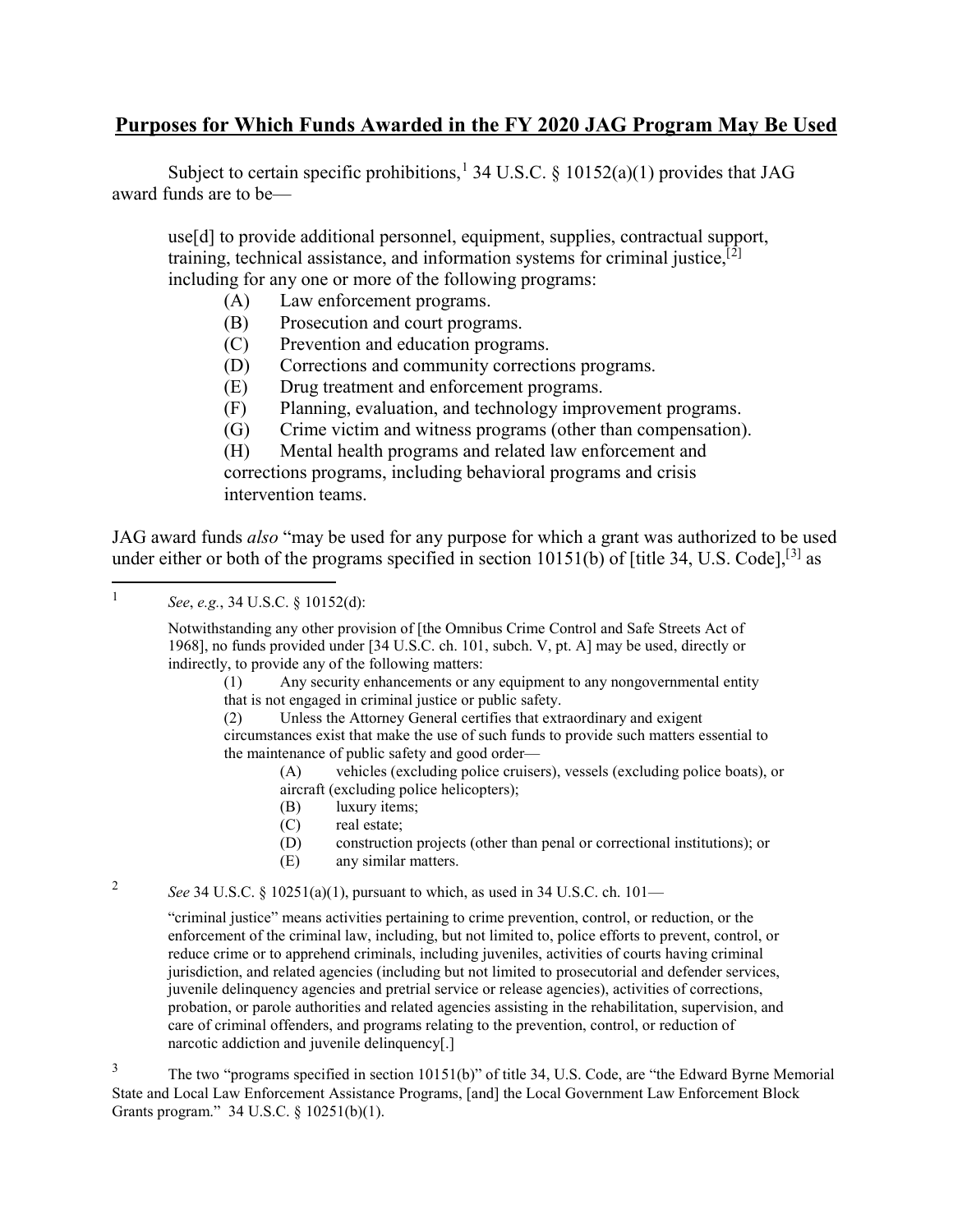those programs were in effect immediately before January 5, 2006," pursuant to 34 U.S.C. § 10152(a)(2).

 *As "in effect immediately before January 5, 2006*," **42 U.S.C. § 3751** authorized awards under the Edward Byrne Memorial State and Local Law Enforcement Assistance Programs—

 **(a)** [for] the purpose of . . . carrying out specific programs which offer with special emphasis on a nationwide and multilevel drug control strategy by a high probability of improving the functioning of the criminal justice system, developing programs and projects to assist multijurisdictional and multi-State organizations in the drug control problem and to support national drug control priorities[;]

**(b)**  (21 U.S.C. § 801 *et seq.*) and to improve the functioning of the criminal justice system with emphasis on violent crime and serious offenders[and] provide **(b)** . . . for the purpose of enforcing State and local laws that establish offenses similar to offenses established in the Controlled Substances Act additional personnel, equipment, training, technical assistance, and information systems for the more widespread apprehension, prosecution, adjudication, and detention and rehabilitation of persons who violate these laws, and to assist the victims of such crimes (other than compensation), including—

(1) demand-reduction education programs in which law enforcement officers participate;

 Federal, State, and local drug law enforcement agencies and prosecutors (2) multijurisdictional task force programs that integrate for the purpose of enhancing interagency coordination, intelligence, and facilitating multijurisdictional investigations;

 (3) programs designed to target the domestic sources of controlled and illegal substances, such as precursor chemicals, diverted pharmaceuticals, clandestine laboratories, and cannabis cultivations and to remove any hazardous substance or pollutant or contaminant associated with the illegal manufacture of amphetamine or methamphetamine;

 (4) providing community and neighborhood programs that assist citizens in preventing and controlling crime, including special programs that address the problems of crimes committed against the elderly and special programs for rural jurisdictions;

(5) disrupting illicit commerce in stolen goods and property;

(6) improving the investigation and prosecution of white-collar crime, organized crime, public corruption crimes, and fraud against the government with priority attention to cases involving drug-related official corruption;

 housing drug control programs; [and]  $(7)(A)$  improving the operational effectiveness of law enforcement through the use of crime analysis techniques, street sales enforcement, schoolyard violator programs, gang-related and low-income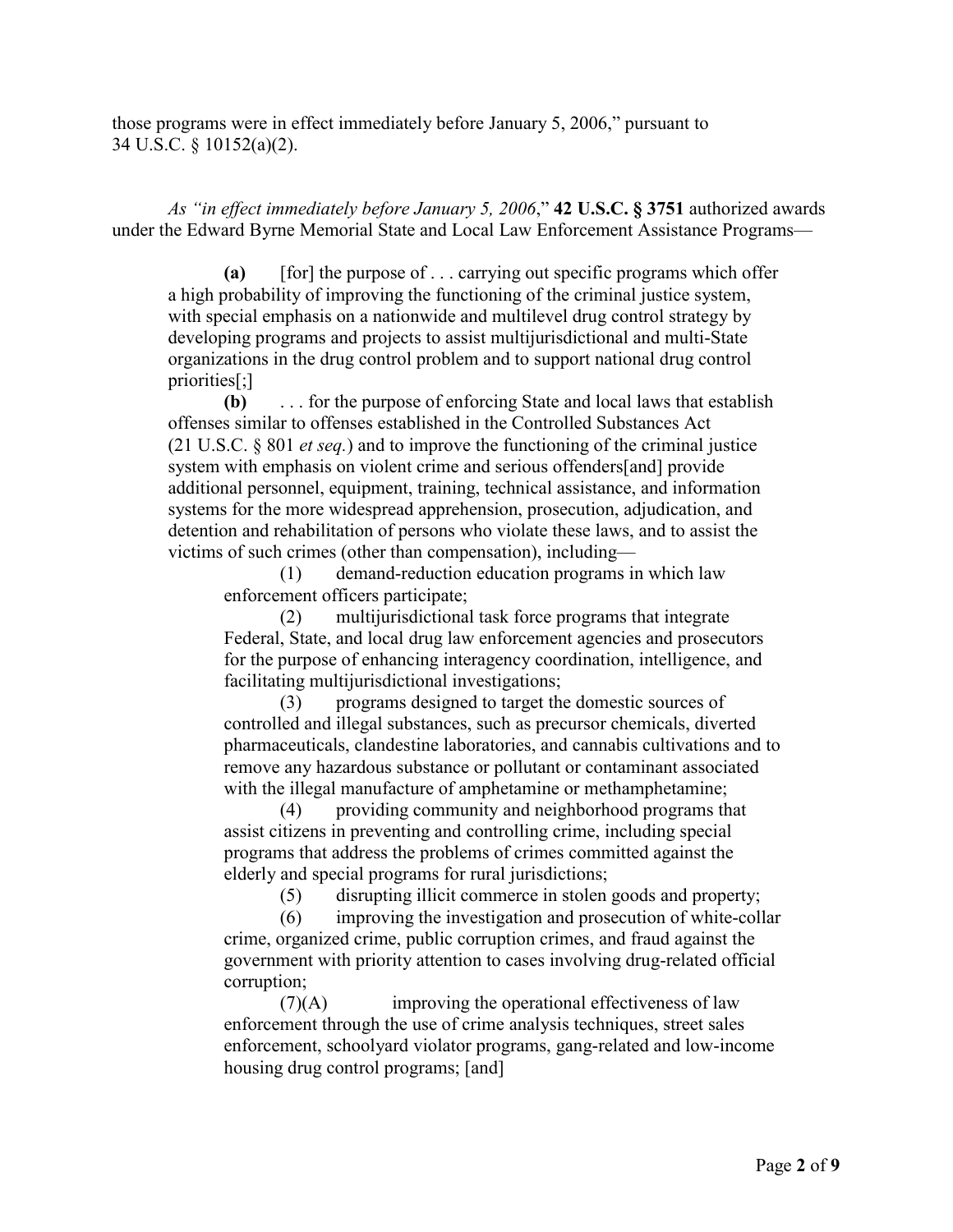(B) developing and implementing antiterrorism plans for deep draft ports, international airports, and other important facilities;

 $(8)$ career criminal prosecution programs including the development of proposed model drug control legislation;

(9) financial investigative programs that target the identification of money laundering operations and assets obtained through illegal drug trafficking, including the development of proposed model legislation, financial investigative training, and financial information sharing systems;

 (10) improving the operational effectiveness of the court process, by expanding prosecutorial, defender and judicial resources, and implementing court delay reduction programs;

(11) programs designed to provide additional public correctional resources and improve the corrections system, including treatment in prisons and jails, intensive supervision programs, and long-range corrections and sentencing strategies;

(12) providing prison industry projects designed to place inmates in a realistic working and training environment which will enable them to acquire marketable skills and to make financial payments for restitution to their victims, for support of their own families, and for support of themselves in the institution;

(13) providing programs which identify and meet the treatment needs of adult and juvenile drug-dependent and alcohol-dependent offenders;

(14) developing and implementing programs which provide assistance to jurors and witnesses, and assistance (other than compensation) to victims of crimes;

 State and local forensic laboratories[;] and (15)(A) developing programs to improve drug control technology, such as pretrial drug testing programs, programs which provide for the identification, assessment, referral to treatment, case management and monitoring of drug dependent offenders, enhancement of

(B) [developing programs to improve criminal justice] information systems (including automated fingerprint identification systems) to assist law enforcement, prosecution, courts, and corrections organizations];

 and other serious crimes; (16) innovative programs that demonstrate new and different approaches to enforcement, prosecution, and adjudication of drug offenses

(17) addressing the problems of drug trafficking and the illegal manufacture of controlled substances in public housing;

 abuse, and abuse of the elderly; (18) improving the criminal and juvenile justice system's response to domestic and family violence, including spouse abuse, child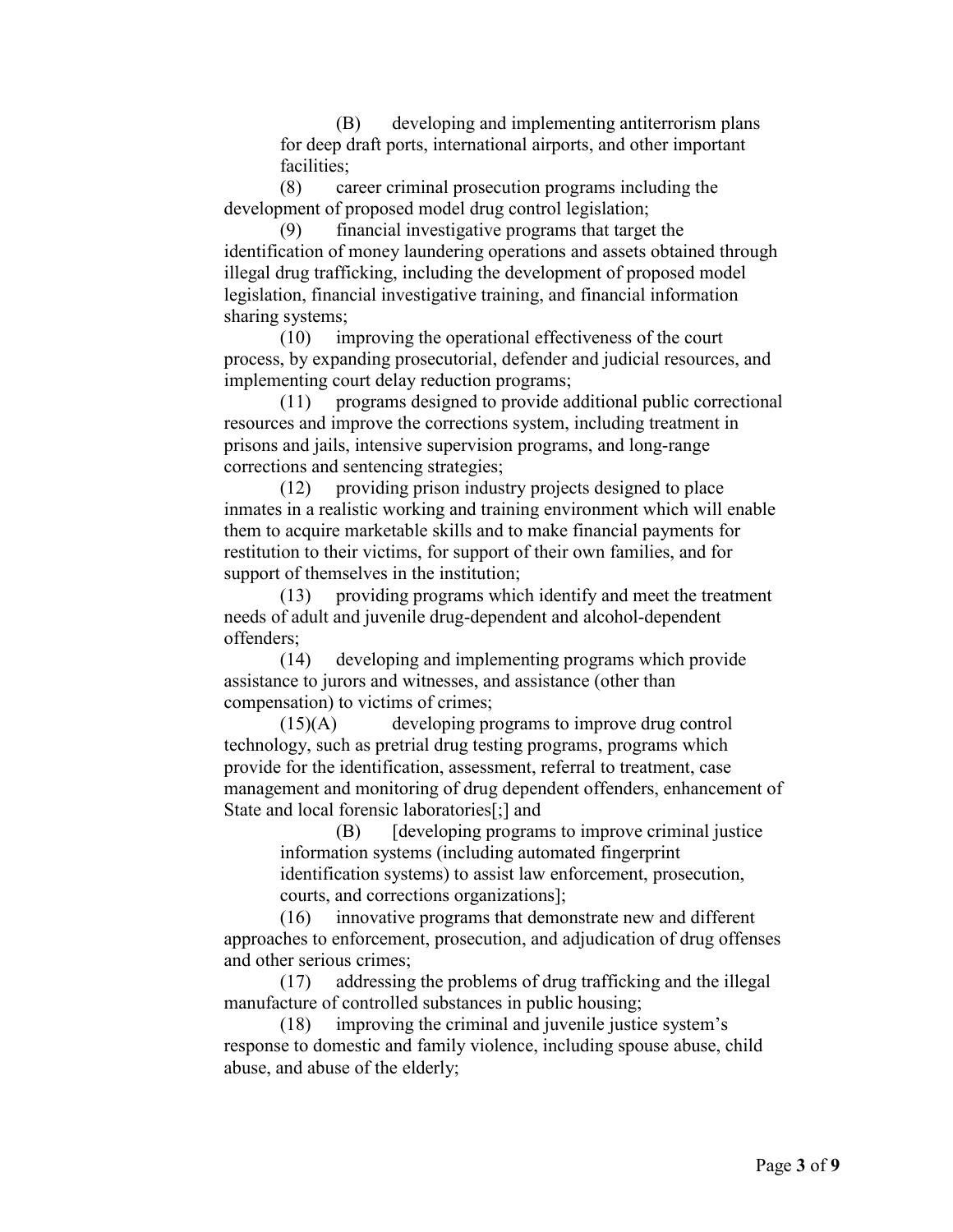$(19)$ drug control evaluation programs which the State and local units of government may utilize to evaluate programs and projects directed at State drug control activities;

(20) providing alternatives to prevent detention, jail, and prison for persons who pose no danger to the community;

(21) programs of which the primary goal is to strengthen urban enforcement and prosecution efforts targeted at street drug sales;

 charges and the enforcement of other laws relating to alcohol use and the (22) programs for the prosecution of driving while intoxicated operation of motor vehicles;

 courts with jurisdiction over adults for the crimes of— (23) programs that address the need for effective bindover systems for the prosecution of violent 16- and 17-year-old juveniles in

(A) murder in the first degree;

(B) murder in the second degree;

(C) attempted murder;

(D) armed robbery when armed with a firearm;

(E) aggravated battery or assault when armed with a firearm;

 firearm; and (F) criminal sexual penetration when armed with a

 (G) drive-by shootings as described section 36 of title 18, United States Code;

(24) law enforcement and prevention programs relating to gangs, or to youth who are involved or at risk of involvement in gangs;

 (25) developing or improving in a forensic laboratory a capability to analyze deoxyribonucleic acid (hereinafter in this title referred to as "DNA") for identification purposes;

 $(26)$  $\ldots$  develop[ing] and implement[ing] antiterrorism training programs and to procure equipment for use by local law enforcement authorities;

(27) enforcing child abuse and neglect laws, including laws protecting against child sexual abuse, and promoting programs designed to prevent child abuse and neglect;

 suspected criminal offenders[; and] (28) establishing or supporting cooperative programs between law enforcement and media organizations, to collect, record, retain, and disseminate information useful in the identification and apprehension of

 (29) improving the quality, timeliness, and credibility of forensic science services for criminal justice purposes[; and]

(c) component, developed pursuant to guidelines established by the National Institute of Justice, in consultation with the Bureau of Justice Assistance. . . . **(c)** [for e]ach program funded under this section[,] an evaluation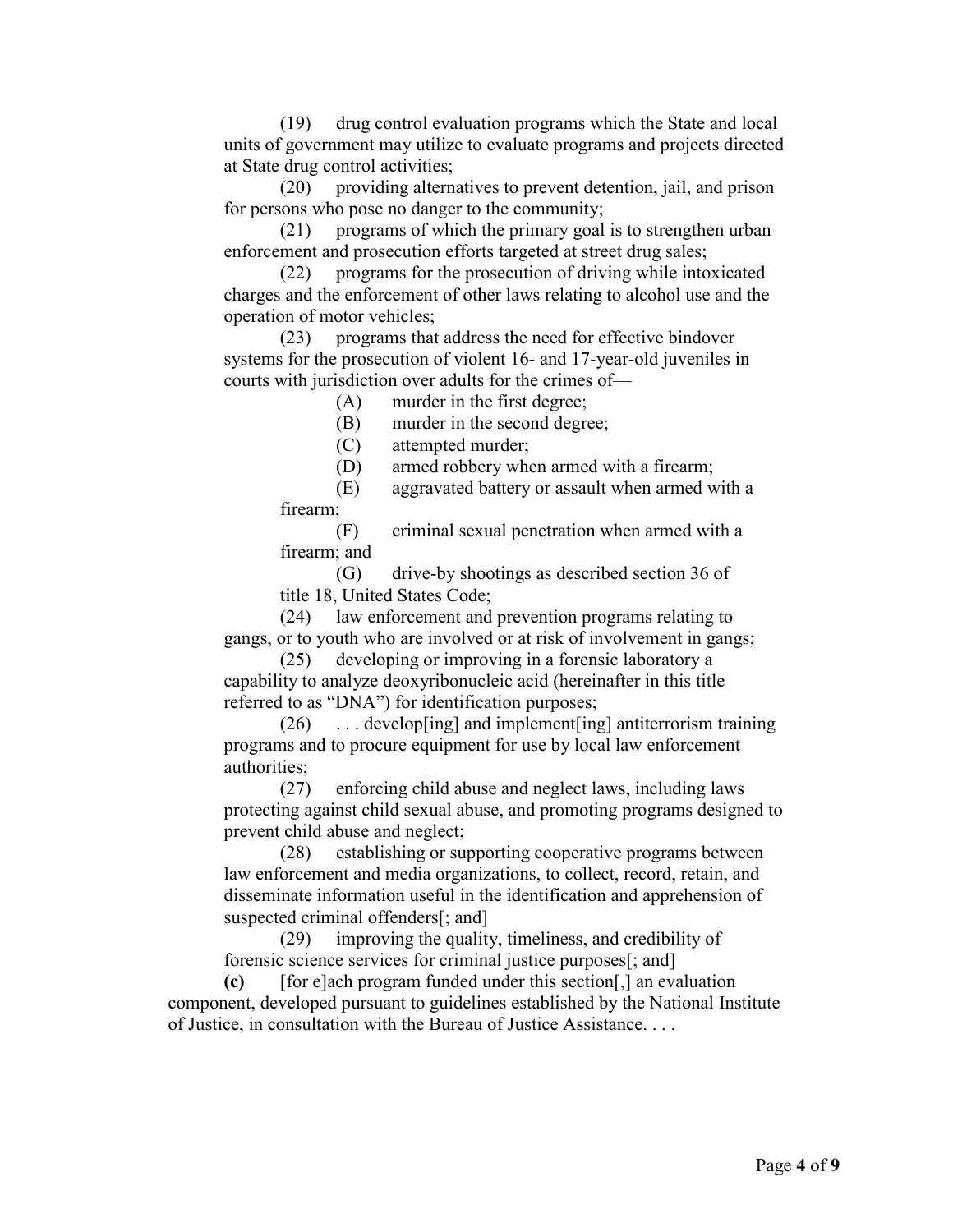Additionally, further to **42 U.S.C. § 3753(a)**, *as "in effect immediately before January 5, 2006,"* awards under the Edward Byrne Memorial State and Local Law Enforcement Assistance Programs could be used to defray the costs of developing, implementing, and carrying out the following application requirements:

> **(1)** A statewide strategy for drug and violent crime control offenders[, which] strategy shall . . . contain programs which improve the functioning of the criminal justice system, with an emphasis on drug trafficking, violent crime, and serious

(A) a definition and analysis of the drug and violent crime problem in the State, and an analysis of the problems in each of the counties and municipalities with major drug and violent crime problems;

 being devoted to crime and drug control programs at the time of (B) an assessment of the criminal justice resources the application;

(C) coordination requirements;

(D)` resource needs;

(E) the establishment of statewide priorities for crime and drug control activities and programs;

 efforts to the national drug control strategy; and (F) an analysis of the relationship of the proposed State

 under this part [42 U.S.C. §§ 3750 *et seq.*] with other federally (G) a plan for coordinating the programs to be funded funded programs, including State and local drug abuse education, treatment, and prevention programs[;]

\* \* \*

**(6)** following the first fiscal year covered by an application and for each fiscal year thereafter, a performance evaluation and assessment report concerning the activities carried out pursuant to this section[, to] be submitted to the Bureau<sup>[</sup>;]

 $(7)$ **(7)** . . . provision for fund accounting, auditing, monitoring, and such evaluation procedures as may be necessary to keep such records that the Bureau shall prescribe to assure fiscal control, proper management, and efficient disbursement of funds reviewed under this section[;]

 data and information as the Bureau may reasonably require to administer other provisions of this subpart [42 U.S.C. §§ 3751 *et seq.*;] **(8) . . .** maint[enance of] such data and information and submit[ting] such reports in such form, at such times, and containing such

 appropriate[ly] coordinat[ing] with affected agencies, and . . . comply[ing] with all provisions of this subpart [42 U.S.C. §§ 3751 *et seq*.] and all other **...** meet [ing] all the requirements of this section, ... applicable Federal laws[;]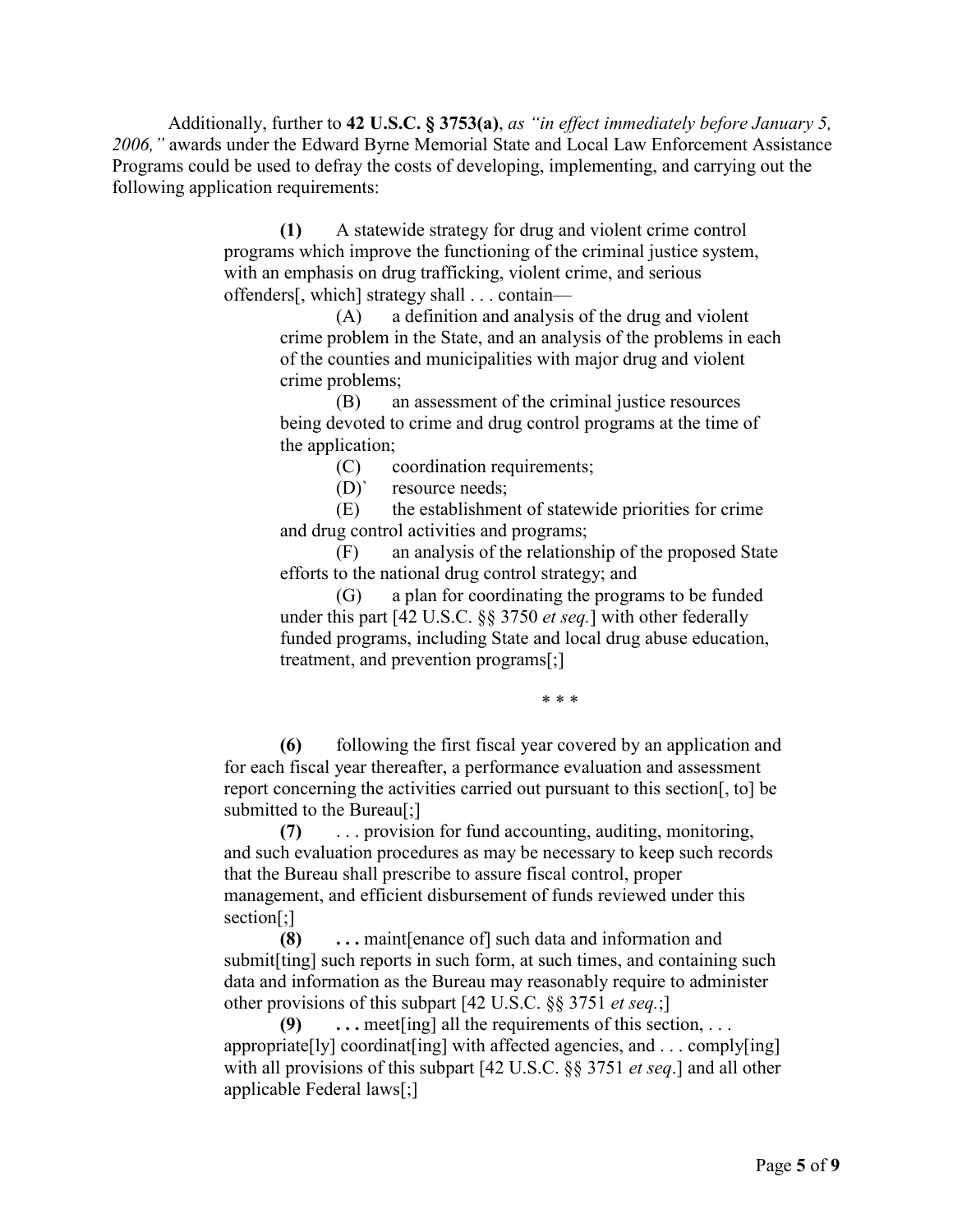$(10)$ **(10)** . . . initiatives to reduce, through the enactment of innovative penalties or increasing law enforcement efforts, the demand for controlled substances by holding accountable those who unlawfully possess or use such substances[;]

 $(11)$ **(11)** . . . a plan under which the State will provide without fee to the Immigration and Naturalization Service, within 30 days of the date of their conviction, notice of conviction of aliens who have been convicted of violating the criminal laws of the State and under which the State will provide the Service with the certified record of such a conviction within 30 days of the date of a request by the Service for such record[;]

 **(12)** [i]f any part of funds received . . . is to be used to develop or improve a DNA analysis capability in a forensic laboratory—

 $(A)$  standards for a quality assurance program for DNA analysis, issued by the Director of the Federal Bureau of Investigation under [42 U.S.C. § 14131];  $\dots$  satisfy[ing] or exceed[ing] then current section 210303 of the DNA Identification Act of 1994

(B) [providing that] DNA samples obtained by, and DNA analyses performed at, such laboratory will be accessible only—

> (i) to criminal justice agencies for law enforcement identification purposes;

(ii) in judicial proceedings, if otherwise admissible pursuant to applicable statutes or rules;

 defendant, who shall have access to samples and analyses defendant is charged; or (iii) for criminal defense purposes, to a performed in connection with the case in which such

 or for quality control purposes; and (iv) if personally identifiable information is removed, for a population statistics database, for identification research and protocol development purposes,

 semiannual external proficiency testing by a DNA proficiency of the DNA Identification Act of 1994 [42 U.S.C. § 14131;] (C) [providing that] such laboratory, and each analyst performing DNA analyses at such laboratory, will undergo testing program meeting the standards issued under section 210303

 **(13)** [i]f any part of the amount received . . . is to be used to for criminal justice purposes, [providing] that, as of the date of enactment improve the quality, timeliness, and credibility of forensic science services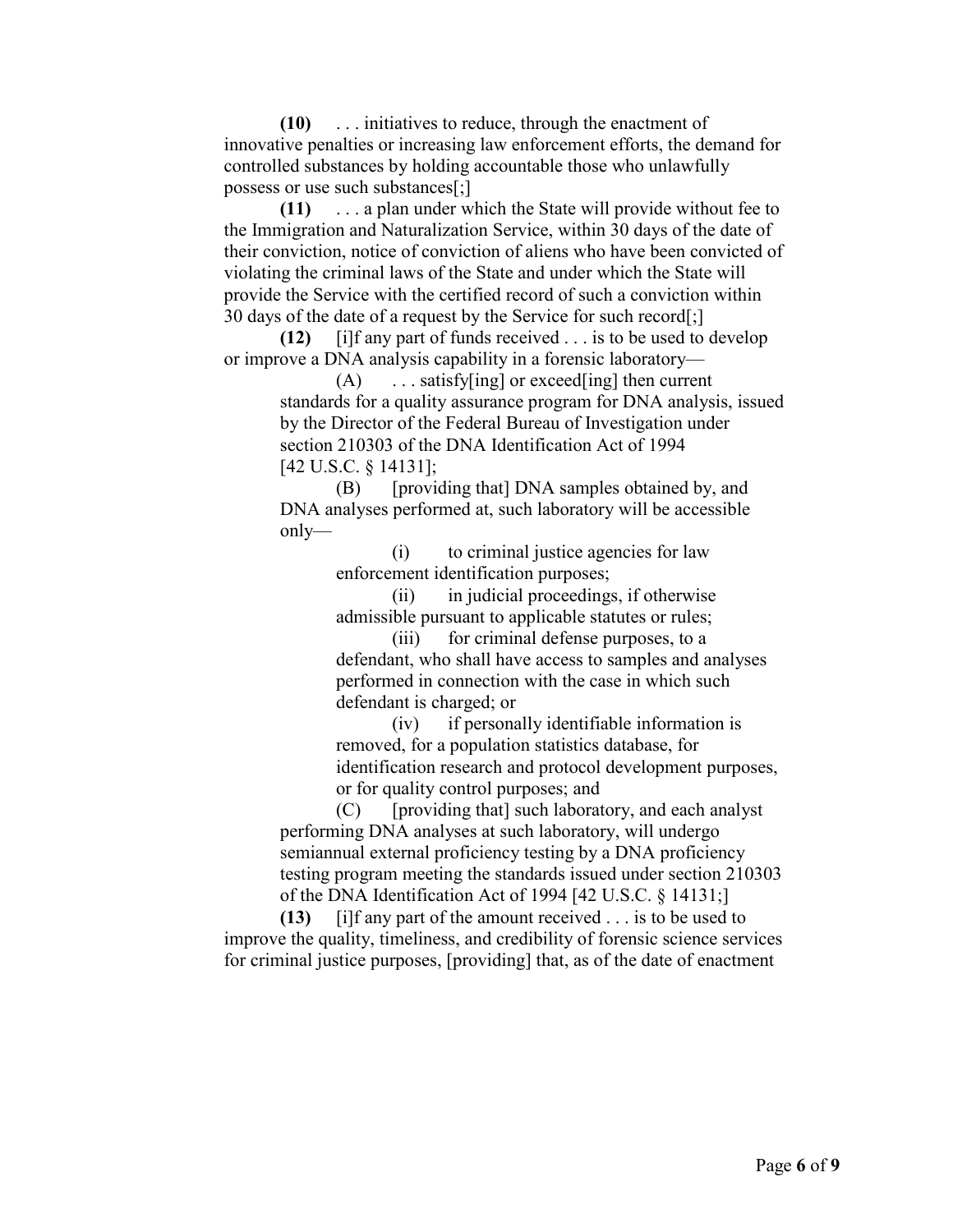of this paragraph [enacted Dec. 21, 2000], the State, or unit of local government within the State, has an established—

(A) forensic science laboratory or forensic science laboratory system, that—

(i) employs 1 or more full-time scientists—

 enforcement agencies in criminal matters; and (I) whose principal duties are the examination of physical evidence for law

(II) who provide testimony with respect to such physical evidence to the criminal justice system;

 organizations; and (ii) employs generally accepted practices and procedures, as established by appropriate accrediting

 Laboratory Directors, the National Association of Medical accreditation, or will use a portion of the grant amount to 2 years after the date on which a grant is initially awarded under this paragraph; or (iii) is accredited by the Laboratory Accreditation Board of the American Society of Crime Examiners, or any other nonprofit, professional organization that may be recognized within the forensic science community as competent to award such prepare and apply for such accreditation by not later than

(B) medical examiner's office (as defined by the National Association of Medical Examiners) that—

 organizations; and (i) employs generally accepted practices and procedures, as established by appropriate accrediting

 later than 2 years after the date on which a grant is initially (ii) is accredited by the Laboratory Accreditation Board of the American Society of Crime Laboratory Directors or the National Association of Medical Examiners, or will use a portion of the grant amount to prepare and apply for such accreditation by not awarded under this paragraph.

 Department of Justice appropriations act, which typically *limited* such awards to "the purposes Finally, awards under Local Government Law Enforcement Block Grants program *"before January 5, 2006,"* were made "pursuant to **H.R. 728 as passed by the House of Representatives on February 14, 1995**," through an incorporation by reference in each annual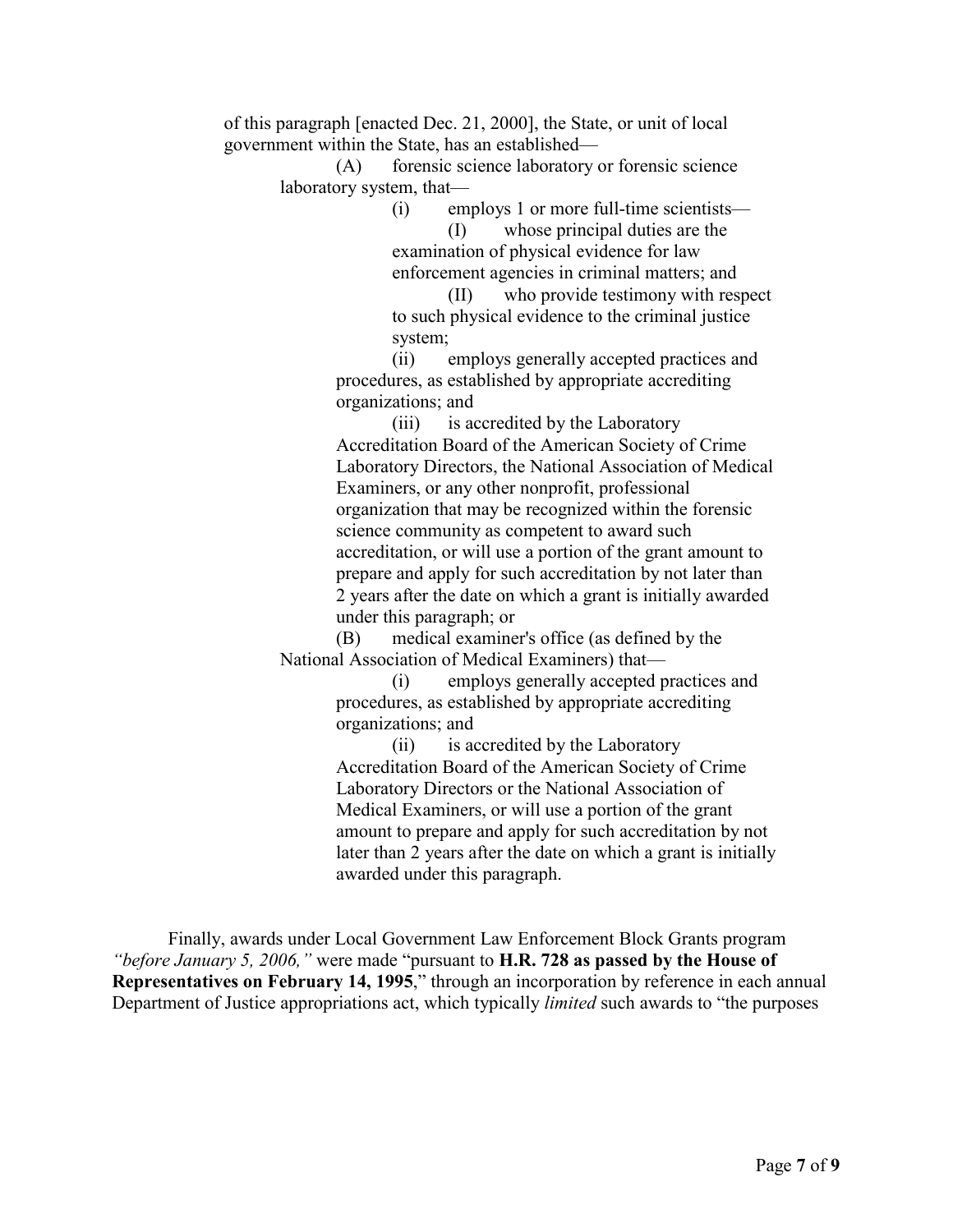set forth in paragraphs (A), (B), (D), (F), and (I) of section 101(a)(2) of H.R. 728" and typically also *expanded* their purposes to include the following:

establishing crime prevention programs involving cooperation between community residents and law enforcement personnel in order to control, detect, or investigate crime or the prosecution of criminals.

 Pursuant to § 101(a)(2) of H.R. 728, as passed by the House of Representative on February 14, 1995, award amounts were to be—

 used . . . for reducing crime and improving public safety, including but not limited to, 1 or more of the following purposes:

 (A)(i) [h]iring, training, and employing on a continuing basis new, additional law enforcement officers and necessary support personnel[;]

(ii) [p]aying overtime to presently-employed law enforcement officers and necessary support personnel for the purpose of increasing the number of hours worked by such personnel[; and]

(iii) [p]rocuring equipment, technology, and other material directly related to basic law-enforcement functions[;]

(B) [e]nhancing security measures—

(i) in and around schools; and

(ii) in and around any other facility or location that is considered by the unit of local government to have a special risk for incidents of crime[;]

(C) [e]stablishing crime prevention programs that may, though not exclusively, involve law enforcement officials and that are intended to discourage, disrupt, or interfere with the commission of criminal activity, including neighborhood watch and citizen patrol programs, sexual assault and domestic violence programs, and programs intended to prevent juvenile crime[;]

(D) [e]stablishing or supporting drug courts[;]

 for juveniles, in order to reduce or eliminate crime[;] (E) [e]stablishing early intervention and prevention programs

 (F) [e]nhancing the adjudication process of cases involving violent offenders, including the adjudication process of cases involving violent juvenile offenders[;]

 (G) [e]nhancing programs under subpart 1 of part E of [title I of] the Omnibus Crime Control and Safe Streets Act of 1968[;]

(H) [e]stablishing cooperative task forces between adjoining units of local government to work cooperatively to prevent and combat criminal activity, particularly criminal activity that is exacerbated by drug or gang-related involvement[; and]

(I) [e]stablishing a multi-jurisdictional task force, particularly in rural areas, composed of law enforcement officials representing units of